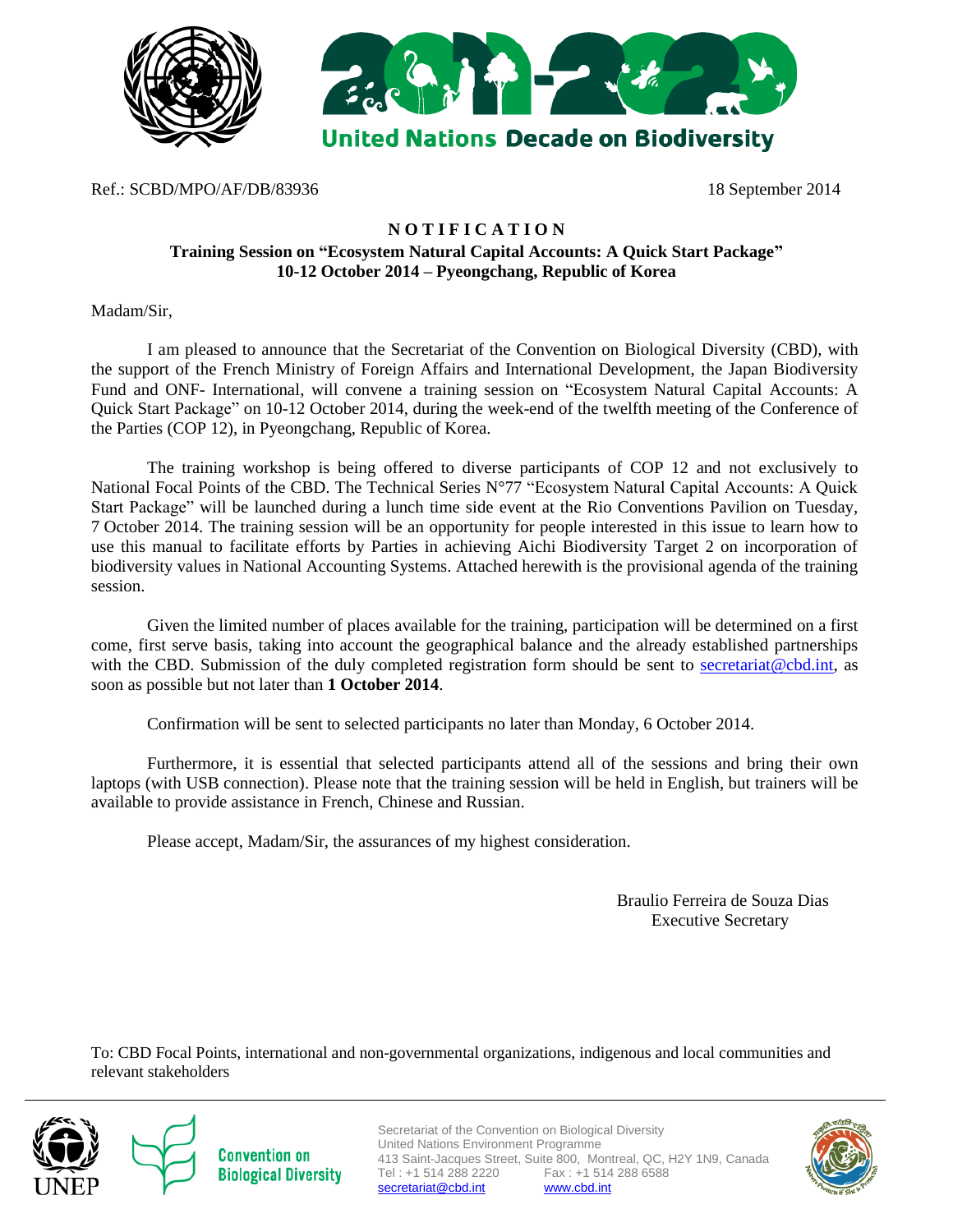| Deadline for registration: 1 October 2014                                                                                              |  |  |  |  |
|----------------------------------------------------------------------------------------------------------------------------------------|--|--|--|--|
| Training Session on "Ecosystem Natural Capital Accounts: A Quick Start Package"<br>10-12 October 2014 – Pyeongchang, Republic of Korea |  |  |  |  |
| Pre-Registration Form (Please print)<br>$\Box$ Mr. / $\Box$ Ms. / $\Box$ Dr. / $\Box$ Prof.                                            |  |  |  |  |
| Country and type of organization :                                                                                                     |  |  |  |  |
| Preferred UN language of training (arrange by order of preference):<br>Options available are: English, French, Chinese and Russian     |  |  |  |  |
| Organization:<br><u> 1989 - Johann Barn, mars ann an t-Amhainn an t-Amhainn an t-Amhainn an t-Amhainn an t-Amhainn an t-Amhainn an</u> |  |  |  |  |
| <b>Official Address:</b>                                                                                                               |  |  |  |  |
| $\text{Telephone: } + (\_\_)$                                                                                                          |  |  |  |  |
| Main motivations for the training session :                                                                                            |  |  |  |  |
|                                                                                                                                        |  |  |  |  |
|                                                                                                                                        |  |  |  |  |
|                                                                                                                                        |  |  |  |  |
| Please return duly completed and signed by scanned e-mail or fax no later than 1 October 2014 to:                                      |  |  |  |  |
| Secretariat of the Convention on Biological Diversity<br>Fax: $+ 1$ (514) 288-6588<br>E-mail: secretariat@cbd.int                      |  |  |  |  |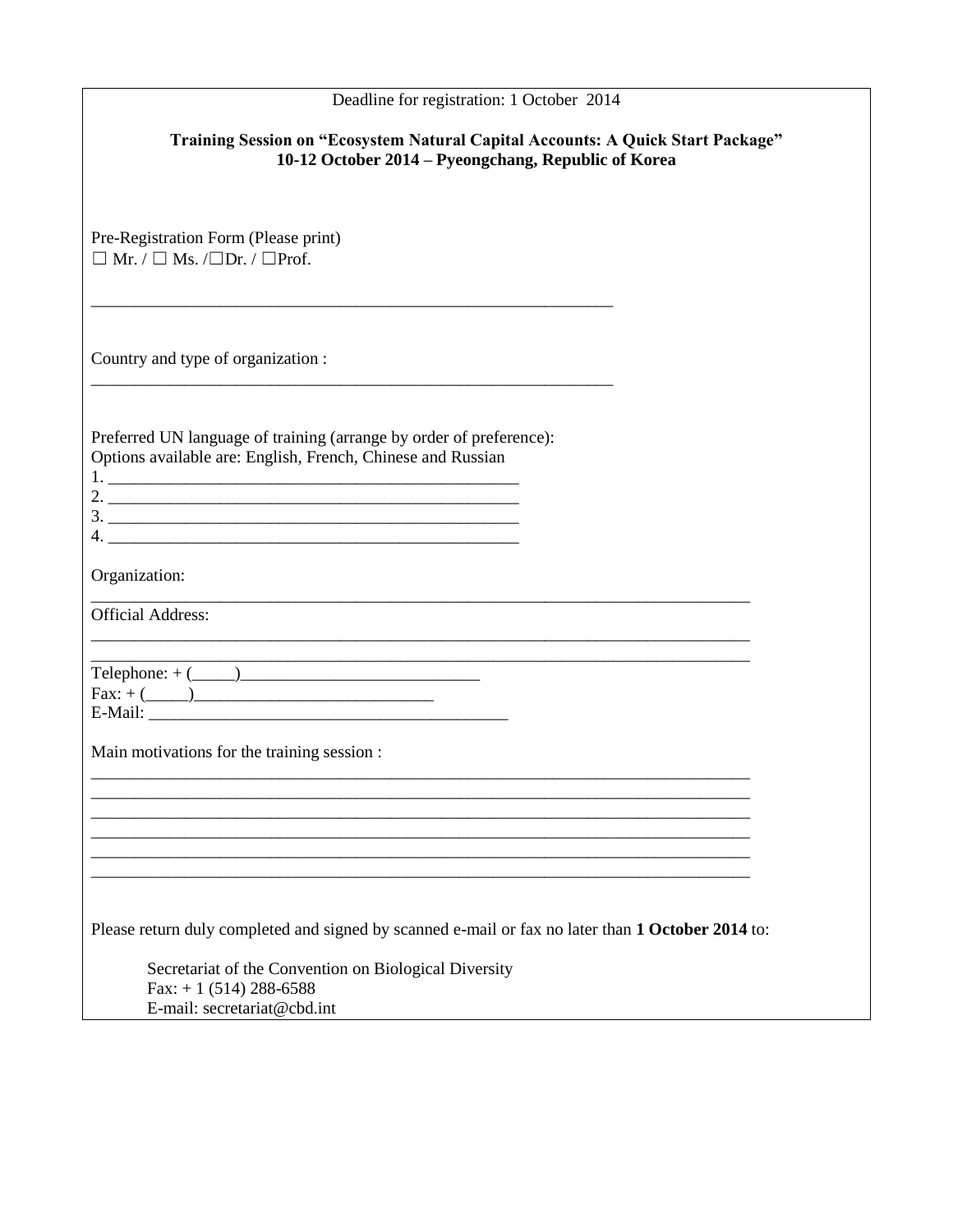

# **COP12/MOP7/MOP1**<br>PYEONGCHANG KOREA 2014 **ECOSYSTEM NATURAL CAPITAL ACCOUNTS: A Quick Start Package Programme of the Special Training Session at CoP-12, Pyeongchang**

#### **Friday 10 October 2004**

| $18:00 - 18:30$ | Late registration                                                                                                                                                                                                                                                                 |  |  |  |
|-----------------|-----------------------------------------------------------------------------------------------------------------------------------------------------------------------------------------------------------------------------------------------------------------------------------|--|--|--|
| $18:30 - 19:00$ | Opening remarks by Didier Babin, SCBD<br>presentation of the participants                                                                                                                                                                                                         |  |  |  |
| $19:00 - 19:30$ | ration<br>Implementing Aichi Biodiversity Target 2<br>Exchange and clarification: participants<br>on National Accounting Systems: What<br>experience, visions and expectation.<br>σ<br>does it mean?<br>$\Omega$<br>ၑ                                                             |  |  |  |
| $19:30 - 20:00$ | Presentation of the Quick Start Package (TS77 Chap. 1 & 2):<br>Why accounting for ecosystem natural capital? Which specific targets? How to implement<br>accounts? For what results? (Jean-Louis Weber, author)                                                                   |  |  |  |
| $20:00 - 20:30$ | Presentation of the tutorial package and distribution of memory keys:<br>Stand alone software packages (GIS and spreadsheet), data and accounting templates.<br>Instructions and support for uploading the tutorial package on participants' computers<br>(Cédric Lardeux, ONF-I) |  |  |  |
| $20:30 - 21:00$ | Cocktail and Ice breaking                                                                                                                                                                                                                                                         |  |  |  |

#### **Saturday 11 October 2004**

| $0.8:0.0 - 9:0.0$ |                  | Instructions and support for uploading the tutorial on participants' computers (follow-up)<br>(Cédric Lardeux, ONF-I) |                                                                                                                                   |                                                                                                                                                                                                |
|-------------------|------------------|-----------------------------------------------------------------------------------------------------------------------|-----------------------------------------------------------------------------------------------------------------------------------|------------------------------------------------------------------------------------------------------------------------------------------------------------------------------------------------|
| $09:00 - 09:15$   |                  | Introduction (Didier Babin, SCBD)                                                                                     |                                                                                                                                   |                                                                                                                                                                                                |
| $0.9:1.5$ 0.9:45  |                  | K0<br><b>Discovering</b><br>the data<br>infrastructure<br>(Chap. $2 \& 3$ )                                           | Guided exercise<br>(opening file, display,<br>handling)                                                                           | Objects (shapes) and grids (raster data,<br>granules)<br>Land cover units, ecosystem accounting units,<br>rivers, river basins, municipalities, regions,<br>the country                        |
| 09:4510:30        |                  | K <sub>1</sub><br>Compiling the<br>land cover<br>account<br>(Chap. 4)                                                 | Guided exercise<br>(extraction of data to<br>the accounting<br>template)                                                          | The land cover data $\theta$ the matrix of change<br>The basic land cover account, Net Change<br>Land cover accounts of basins,<br>municipalities                                              |
| $10:30 - 11:00$   |                  | Coffee Break                                                                                                          |                                                                                                                                   |                                                                                                                                                                                                |
| $11:00 - 11:45$   | Guided exercises | K <sub>2</sub><br>Compiling the<br>biocarbon<br>account<br>(Chap. 5)                                                  | Guided exercise<br>(calculation with raster<br>data; rasterisation of<br>statistics; extraction to<br>the accounting<br>template) | Specific data on biocarbon: forest, soil and<br>agriculture surveys and statistics, satellite<br>images<br>Forest stocks, NPP, harvests, Net ecosystem<br>carbon balance                       |
| $11:45 - 12:30$   |                  | K <sub>3</sub><br>Compiling the<br>water<br>account<br>(Chap. 6)                                                      | Guided exercise<br>(balancing the water<br>account)                                                                               | Specific data on ecosystem water: Rainfall,<br>actual evapotranspiration, abstraction by<br>sector and returns<br>Rivers runoff; accessible water; water use;<br>sustainable intensity of use. |







**Biodiversity**